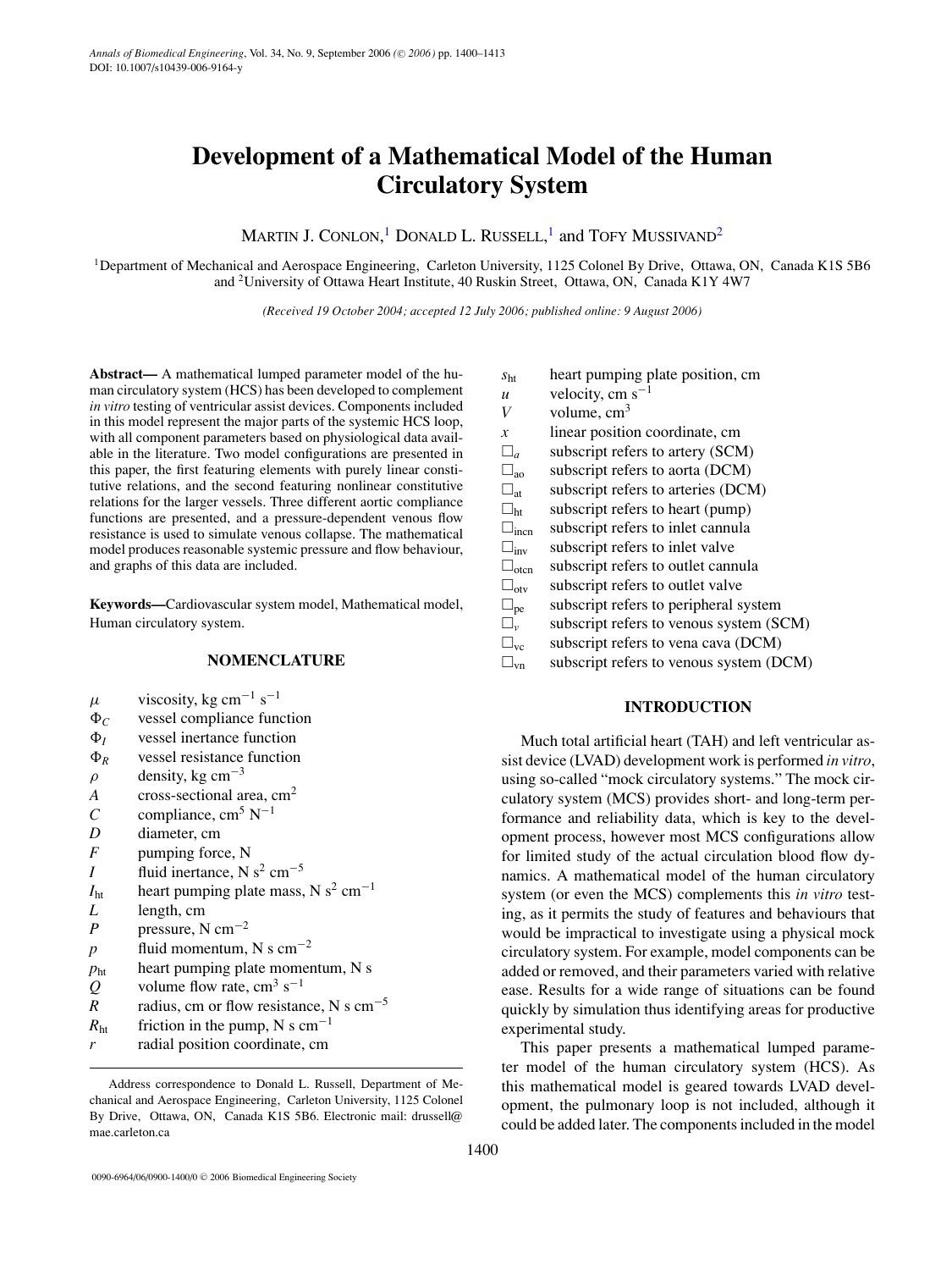represent the major parts of the systemic HCS loop, with constitutive parameters selected based on values found in the literature. Correlations between this model and several MCS configurations can also be made, providing an alternate means of validating the model. Validation of the model using human test data is more problematic, with suitable *in vivo* data being difficult to obtain.

Our model resolves the systemic side of the human circulatory system with a moderate level of detail; all parameters are based on human physiological data available in the literature. Other model[s](#page-13-0) $12$  treat the system in more detail, but are often based on the more extensive non-human physiological, published data (such as porcine or canine data, the latter being the case for Lu). There are also simpler models s[u](#page-13-1)ch as  $Xu^{27}$  or L[e](#page-13-2)e<sup>10</sup> which either treat the system with a coarser level of detail or focus on a single subsystem such as the arterial system. All published human circulatory models are aimed at accurately studying specific features of the circulatory system (e.g., baroreceptor response). Our model is focused on the dynamic interaction between a cardiovascular support device and the systemic circulation.

The hydraulic basis of our model also presents an advantage over the electrical analogues of the HCS which are prevalent in the literat[u](#page-13-1)re[,](#page-13-2) such as  $Xu^{27}$  or Lee,  $^{10}$  because the flow loops are realistic; electrical analogues require non-physical connections to ensure proper grounding[.](#page-13-3)<sup>24</sup>

It should be noted that studying or modelling the systemic circulation at anything other than a macro level is futile because all of the parameters change from person to person, and indeed continuously within the same person. The goal of this work is to study the large scale flow characteristics within the human circulatory system, enabling us to predict pressures and flow rates within the body. The segment parameters in the model may be varied dynamically, but there is no guidance or basis for this.

#### **HYDRAULICS**

In this work, all the vessels in the human circulatory system are treated as smooth, thin-walled, flexible tubes. Blood flow in the circulatory system is assumed laminar, and has a low Reynold's Number, normally taken between 2000– 5000[.](#page-13-4)<sup>5</sup> The vessel cross-sectional diameter is approximated as constant under the assumption that all vessel expansion occurs axially. In this initial model the effects of gravity are ignored as in the case where the "patient" is lying down. Note that the derivations in this section are valid for any consistent set of units.

The expansion or contraction of the vessels can be considered equivalent to a change in blood density within our engineering control volume (the blood vessel). Under our assumption that there is no difference in elevation between the inflow and outflow ends of the control volume, this term vanishes from the continuity equation[.](#page-13-5) $25$  Note that modelling vessel diameter changes in this way is not straight forward from an energetic view point and, if included, would need to be carefully handled with our modelling approach, the energy-based bond graph method.

Blood vessels can be idealized as cylindrical tubes. If we assume no swirl flow, or circumferential variation in velocity, and the flow is fully developed (the fluid velocity at a given radial distance does not change along the length of the vessel), the exact solution for fully developed flow in a horizontal v[e](#page-13-5)ssel is given by the Hagen-Poiseuille<sup>25</sup> equation:

$$
Q = \int u dA
$$
  
= 
$$
\int_0^R u_{\text{max}} \left( 1 - \frac{r^2}{R^2} \right) 2\pi r dr
$$
  
= 
$$
\frac{\pi R^4}{8\mu} \left( -\frac{dP}{dx} \right)
$$
 (1)

From an energetic point of view, a vessel's flow resistance,  $\Phi_R$ , specifies the pressure drop across the segment as a function of flow rate:

<span id="page-1-1"></span>
$$
\Delta P(Q) = \Phi_R(Q)
$$
  
=  $\frac{8\mu}{\pi R^4} \cdot L \cdot Q$   
=  $\frac{128\mu}{\pi D^4} \cdot L \cdot Q$  (2)

The flow inertia,  $\Phi_l$ , in a segment of vessel describes the relationship between the fluid's momentum and flow rate:

<span id="page-1-0"></span>
$$
p(Q) = \Phi_I(Q)
$$
  
=  $\frac{\rho \cdot L}{A}Q$  (3)

Similarly, a vessel's compliance ( $\Phi_C$ , which is the inverse of stiffness) defines the change in internal volume for a given change in internal pressure:

$$
V(P) = \Phi_C(P)
$$
  
=  $C \cdot P$  (4)

Each of these parameters must be determined for a given lumped segment of vessel. Unfortunately, obtaining good physiological data is difficult; most studies of vessel properties are performed *in vitro*, using tissue from cadavers, and the parameters of interest change postmortem, making characterisation difficult. In spite of this, there is physiological data in the literature, and these data were used as an aid in tuning the model.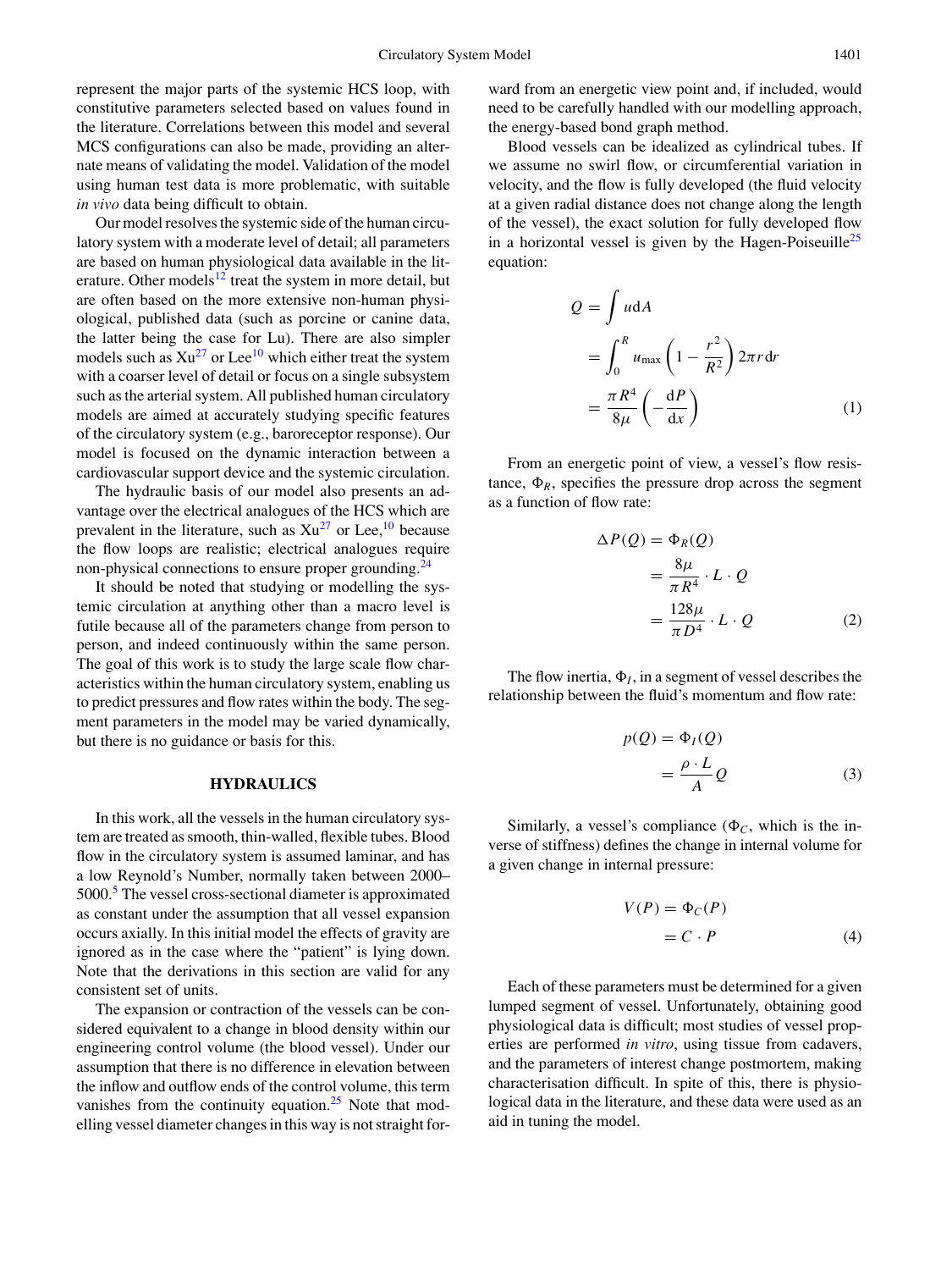**TABLE 1. Properties of vessels in the circulatory system[.](#page-13-4)5***,***22***,***<sup>23</sup>**

<span id="page-2-0"></span>

|                                        | Aorta                | Arteries             | Arterioles | Capillaries          | Venules  | Veins                | Venae Cavae          |
|----------------------------------------|----------------------|----------------------|------------|----------------------|----------|----------------------|----------------------|
| Diameter (cm)                          | 2.5                  | 0.4                  | 0.003      | 0.0008               | 0.002    | 0.5                  | 3.0                  |
| Length (cm)                            | 20                   | 30                   |            | 30                   |          | 30                   | 50                   |
| Velocity (cm $s^{-1}$ )                | 40                   | $10 - 50$            | 0.1        | 0.03                 | 0.3      | $0.3 - 5$            | $5 - 20$             |
| Volume (L)                             | 0.15                 | 0.65                 | 0.15       | 0.2                  | 0.15     | 2.55                 | 0.5                  |
| Pressure (mm Hg)                       | $80 - 120$           | $40 - 110$           | $25 - 40$  | $10 - 25$            | $8 - 12$ | $4 - 10$             | $2 - 5$              |
| Compliance (cm <sup>5</sup> $N^{-1}$ ) | 28                   | 81                   | 75         | 100                  | 280      | 3800                 | 1300                 |
| Resistance (N s cm <sup>-5</sup> )     | 0.0053               | 0.0013               | 0.0036     | 0.0027               | 0.0012   | 0.00032              | 0.0004               |
| Inertance (N $s^2$ cm <sup>-5</sup> )  | $2.4 \times 10^{-4}$ | $1.5 \times 10^{-5}$ |            | $1.2 \times 10^{-7}$ |          | $3.8 \times 10^{-6}$ | $6.3 \times 10^{-5}$ |

#### **MODEL**

The circu[l](#page-13-6)atory system model<sup>21</sup> was segmented into the arterial system, the peripheral system (subsuming the arterioles, venioles and capillaries) and the venous system. The LVAD model (featuring a simple piston and compliant blood sac configuration) was connected to the circulatory system model using two cannulae. Inlet and outlet valves were passive-type, with an adjustable offset pressure. (In this work the bias or offset pressure was set to zero.)

This basic model was refined by segmenting the arterial system into aortic- and artery-segments to study the effects of nonlinearities on the arterial pressure and flow wave-forms[,](#page-13-7)  $^{14}$  and the venous system into small- and large-veins to study the effects of vena cava collapse under low internal pressures (or applied suction)[.](#page-12-0)<sup>2</sup>

Estimates of the various vessel properties (such as cross sectional area, and length) are available in the literature. Table [1](#page-2-0) summarizes some of these from a variety of sources[.](#page-13-4)<sup>5</sup>,22,<sup>23</sup>

The various subunits will now be described in greater detail, beginning with the LVAD, and following the circulation back to the heart.

# *LVAD (Pump)*

In this simulation, the blood is motivated by a simple pump, referred to throughout this work as an LVAD (or "the LVAD"). This pump is a simple piston-cylinder configuration with a compliant blood sac and is not based on any current VAD design. It features features two passive flow valves which open or close based on the pressure gradient across the valve. Operating in "full-fill, full-eject" mode, the pump cycle (ejection and filling) functions as follows:

- At the onset of ejection, a constant, positive force is applied to the piston, increasing the internal pressure in the compliant blood chamber.
- The increase in internal pressure results in the closure of the inlet valve and opening of the outlet

valve. Note that the valves are passive, and therefore do not necessarily open or close at the same instant.

- Blood is expelled from the pump (ejection) through the outlet valve until the internal blood volume reaches a preset minimum level ("full eject"), signalling the end of the ejection phase, and the beginning of filling.
- The piston force is reduced for LVAD filling; this lowers the internal blood sac pressure, and reverses the pressure gradients across the two valves. The outlet valve closes and the inlet valve opens. (Again, not necessarily at the same time.)
- The piston regresses to its original position as blood flows into the pump (filling), and once the blood volume reaches a preset maximum level (the "fullfill" condition) the cycle repeats.

The pump can also operate in a "fixed rate" mode, with preset time intervals for ejection and filling. In this case the pump would function as follows:

- At the onset of ejection, a constant, positive force is applied to the piston, increasing the internal pressure in the compliant blood chamber.
- The increase in internal pressure results in the closure of the inlet valve and opening of the outlet valve. As above, the valves are passive, and therefore do not necessarily open or close at the same instant.
- Blood is expelled from the pump (ejection) through the outlet valve for a fixed length of time. The ratio of this time to the total cycle length is referred to as the "ejection duty cycle."
- The piston force is reduced for LVAD filling; this lowers the internal blood sac pressure, and reverses the pressure gradients across the two valves. The outlet valve closes and the inlet valve opens. (Again, not necessarily at the same time.)
- The piston regresses as blood flows into the pump (filling) for a fixed length of time.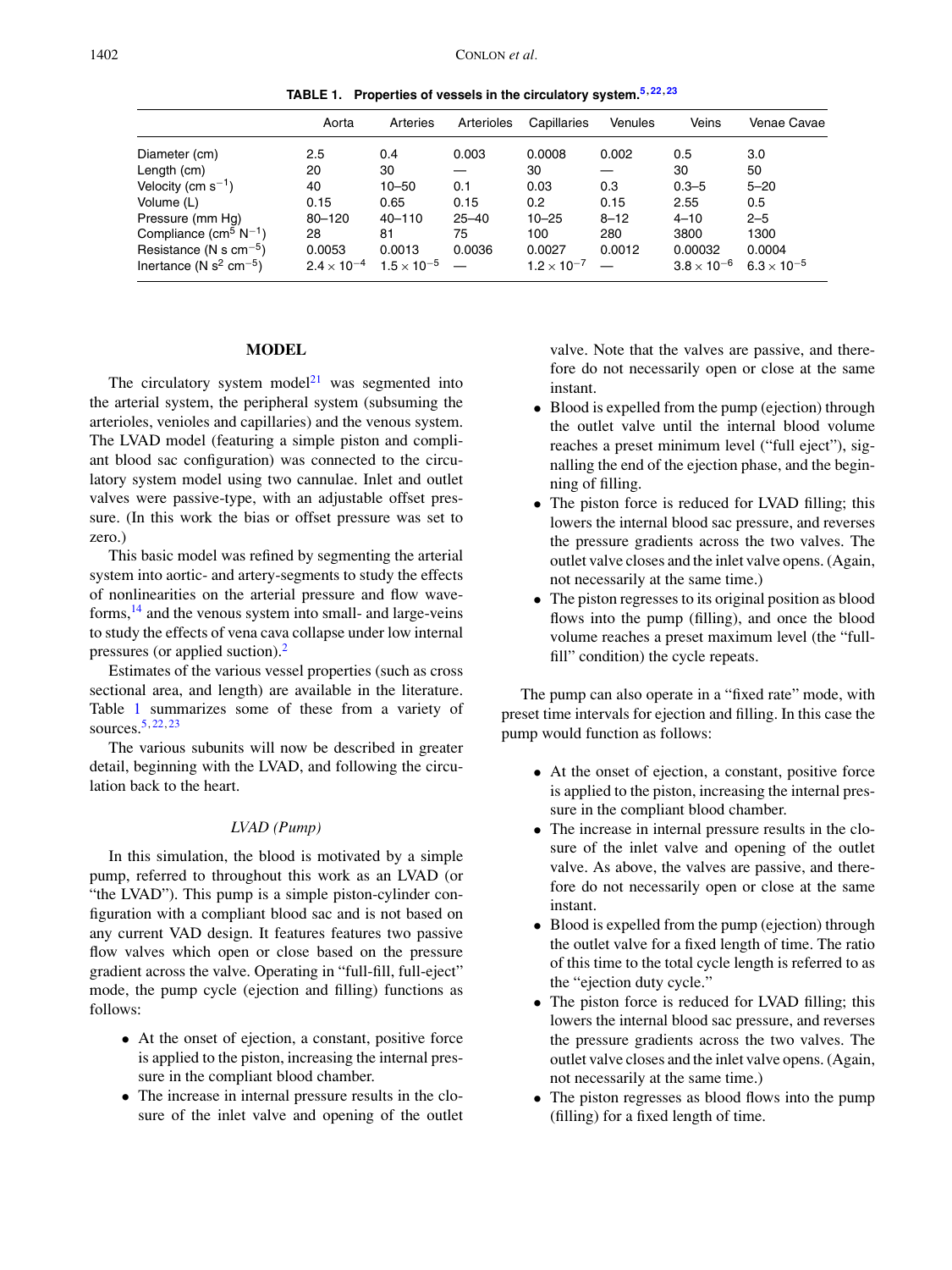# *Cannulae*

The pump connects to the HCS via two cannulae, modelled as thin, flexible tubes with limited compliance. Both cannulae were assumed to have the same internal diameter of 2.0 cm (which is reasonable for this type of cannula), and the lengths were chosen as 15 cm and 10 cm for the outlet and inlet cannula (respectively). The term "outlet cannula" refers to the cannula attached to the outflow side of the LVAD.

Compliances for the two cannulae are based on results from Ogino *et al[.](#page-13-8)*<sup>16</sup> who measured the compliance of cannulae made of several materials. We have chosen to base our values on their reported compliance of 0.0129 cm<sup>3</sup> mm Hg<sup>-1</sup> that corresponds to a "soft" cannula with a length of 115 mm, tapering from a diameter of 22 mm to a diameter of 18 mm. Scaling this value to the lengths used in the model, the compliance of the output cannula is 0.79 N cm−<sup>5</sup> and the compliance of the input cannula is  $1.19$  N cm<sup>-5</sup>.

The flow inertances for the two cannulae were computed using the standard hydraulic equation for smooth tubes found in Section 2. The flow inertance for the outlet cannula is  $5.1 \times 10^{-5}$  N s<sup>2</sup> cm<sup>-5</sup>, and for the inlet cannula is  $3.41 \times 10^{-5}$  N s<sup>2</sup> cm<sup>-5</sup>. The inlet cannula resistance was calculated using Eq. [\(3\)](#page-1-0) with a blood density of  $1.07 \text{ g cm}^{-3}$ :

$$
\Delta P_{\text{incn}}(Q) = 1.3 \times 10^{-5} Q \quad [\text{N cm}^{-2}] \tag{5}
$$

<span id="page-3-1"></span><span id="page-3-0"></span>The resistance of the outlet cannula is difficult to calculate using basic hydraulic equations due to the complex nature of the flow. Instead it is based on adjusting the value to generate appropriate responses in the system. The value used is consistent with other similar values found in the literature (for example the aortic resista[n](#page-12-1)ce used in<sup>1</sup>[\)](#page-12-1):

$$
\Delta P_{\text{otcn}}(Q) = 0.0011 Q \quad [\text{N cm}^{-2}] \tag{6}
$$

#### *Valves*

Flow in-to and out-of the pump is controlled by passive valves. The flow resistance through a valve depends on the valve state (open or closed), determined by the pressure gradient across the valve. Flow resistance through the valve was set at  $8 \times 10^{-4}$  N s cm<sup>-5</sup> when the valve was open, and  $8 \times 10^2$ N s cm<sup>-5</sup> when the valve was closed.

#### *Arteries (and Aorta)*

The pressure-volume relationship for the larger arterial vessels is nonlinear, but these nonlinearities can be neglected for a first approximation, and the entire arterial system treated as a single compliance. This is what is found in the Donovan MC[S](#page-12-2)<sup>3</sup> and many other MCSs[.](#page-13-9)<sup>8,20,26</sup> Studies<sup>11</sup> comparing linear and nonlinear models of the arterial system have shown that a linear element tends to underestimate the end-diastolic pressure (which corresponds to the lowest arterial pressure during heart filling) and overestimate the peak systolic pressure (which corresponds to the maximum arterial pressure during ejection). The linear compliance model tends to behave well only about the mean arterial pressure; when the volume of blood is outside the nominal range, the pressures predicted by the linear model correlate poorly with those observed in the body.

Nevertheless, the entire arterial system (including the aorta) can be modelled as in the top half of Fig. [1,](#page-3-0) using a single compliance element[.](#page-13-6) $^{21}$  The constitutive relationship of this element relates the volume of the arterial system to changes in internal pressure. In the preliminary model,



**FIGURE 1. Two arterial system models.**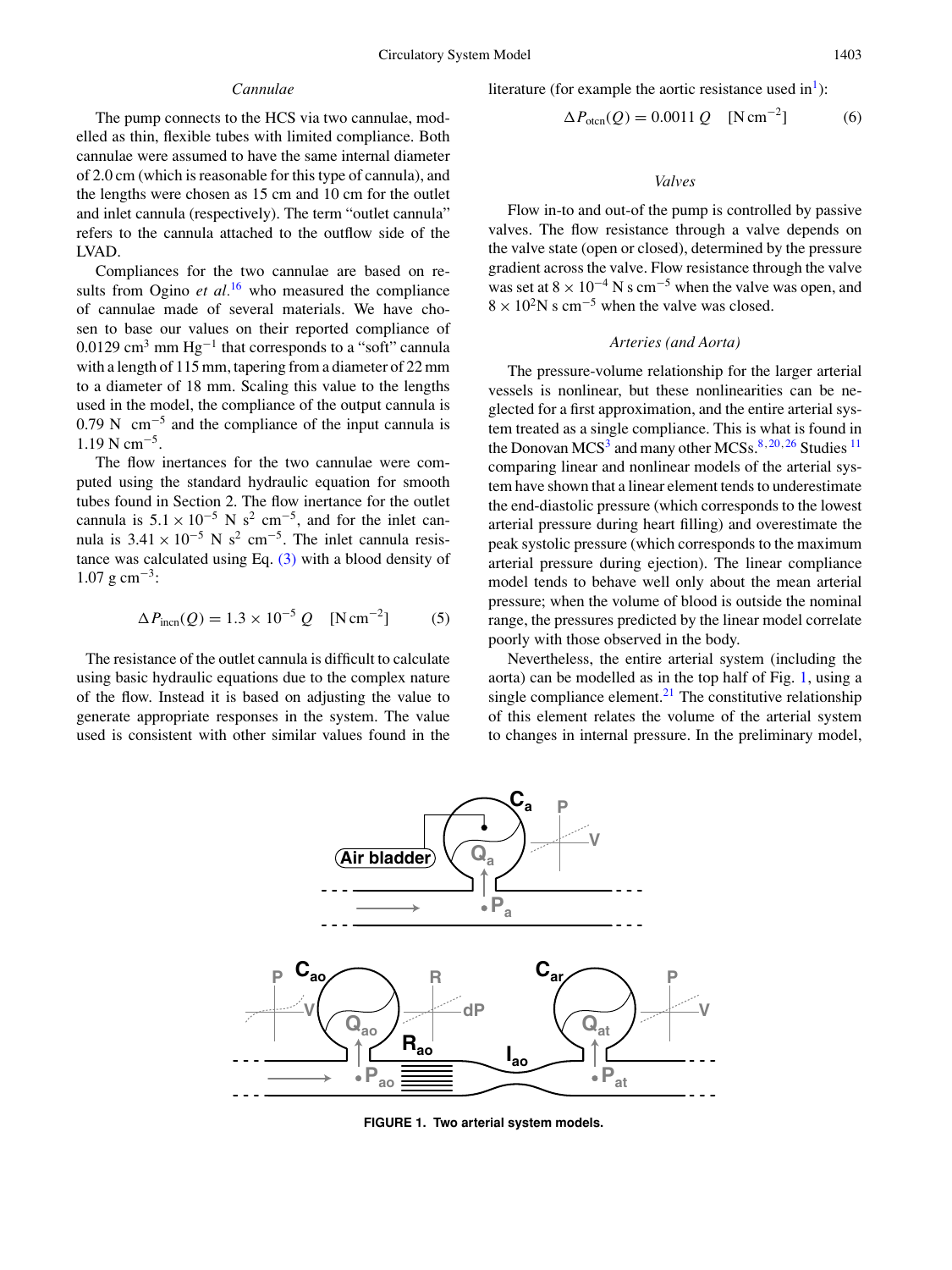the compliance was assumed to be constant at a value of  $100 \text{ cm}^5 \text{ N}^{-1}$  as per the results presented in Laskey[,](#page-13-10)<sup>9</sup> which studied arterial pressure in ten patients. (That particular study found a mean compliance of 100 cm<sup>5</sup> N<sup>-1</sup> with a standard deviation of 2 cm<sup>5</sup> N<sup>-1</sup>). This value was later changed to 130 cm<sup>5</sup> N<sup>-1</sup>, to reflect newer data appearing in the literature[.](#page-13-11)<sup>18</sup> The pressure at nominal volume was chosen as 1.33 N cm<sup>-2</sup> (100 mm Hg) to match the pressures in the hu[m](#page-13-4)an arterial system<sup>5</sup> and the nominal volume was chosen as  $700 \text{ cm}^3$ . This gives the following constitutive relation:

$$
P_a(V) = \frac{V}{130} - 4.05 \quad \text{[N cm}^{-2}\text{]} \tag{7}
$$

A more refined version of the arterial model was subse-quently developed[.](#page-13-7) $14$  This configuration, the so-called dualcompliance model (DCM), is illustrated in the bottom half of Fig. [1](#page-3-0) and consists of two compliance elements coupled with an inertial element. Once again this model was based on physiological data. There are studies showing the pressure-volume characteristics of the human aorta[.](#page-13-12)<sup>7,11</sup> The aortic compliance in the dual-compliance model was chosen to match data from the age group of 47–52 years given in King[.](#page-13-12) $<sup>7</sup>$  The data used by King were obtained dur-</sup> ing dissection of a human cadaver. Although tissue properties change post-mortem, this data was assumed to apply *in vivo* and was used because no *in vivo* source of data was available. Tissues tend to lose their internal residual stress and elongation of the segment is possible unless careful experimental procedures are followed.

Three separate curves were fitted to the experimental data, by minimizing the error (in the least squares sense) between the function(s) and the data points. These curve fits (and the data points) are plotted in Fig. [2.](#page-4-0) The linear fit gave an aortic compliance of 29.3 cm<sup>5</sup> N<sup>-1</sup>, with an offset of  $-1.94$  N cm<sup>-2</sup>:

$$
P_{ao}\Big|_{\text{lin}} = \frac{V}{29.3} - 1.94 \quad \text{[N cm}^{-2}\text{]} \tag{8}
$$

<span id="page-4-0"></span>

**FIGURE 2. Aortic pressure-volume data and curve fits.**

The cubic aortic compliance function is:

$$
P_{ao}\Big|_{\text{cub}} = 7.66 \times 10^{-6} \cdot V^3 - 0.00175 \cdot V^2
$$
  
+ 0.151 \cdot V - 4.08 [N cm<sup>-2</sup>] (9)

The exponential aortic compliance function is:

$$
P_{ao}\Big|_{\exp} = -1.43 \cdot \ln(1.37 - 0.00943 \cdot V) \quad \text{[N cm}^{-2}\text{]}
$$
\n(10)

In the dual-compliance model, the arterial compliance is dependent on the aortic compliance. The value of aortic compliance obtained by the linear least-squares fit  $(29.3 \text{ cm}^5 \text{ N}^{-1})$  is subtracted from the total systemic arterial compliance of 130 cm<sup>5</sup> N<sup>-1</sup> to give an arterial compliance of 101 cm<sup>5</sup> N<sup>-1</sup>, and the pressure at nominal volume is again taken to be 1.33 N cm<sup>-2</sup>.

$$
P_{at}(V) = \frac{V}{101} - 4.64 \quad \text{[N cm}^{-2}\text{]} \tag{11}
$$

This ensures that the single- and dual-compliance systemic arterial models behave similarly when inserted in the overall HCS model.

The dual-compliance model was initially simulated without a flow resistance element in order to study the pressure oscillations which are produced due to the presence of the two compliances. These oscillations override the nominal pressure behaviour, changing the shape of the curve and distorting the maximum and minimum pressures in the aorta. This behaviour is undesirable, and the aortic resistance element was tuned to provide a smooth pressure waveform, and a more accurate flow rate waveform shape (as compared with the initial, single-compliance model). These improvements will be further discussed in the "Simulation Results" section.

The required flow resistance of  $0.0011$  N s cm<sup>-5</sup> is substantially larger than the resistance which would be computed based on Eq. [\(2\)](#page-1-1) (with an aortic diameter of 2.5 cm, and length of 20  $\text{cm}^{22}$  $\text{cm}^{22}$  $\text{cm}^{22}$  the expected flow resistance would be  $2.09 \times 10^{-6}$ N s cm<sup>-5</sup>). The higher resistance in the aorta was chosen so that the performance of the simulations was acceptable. The larger value may reflect effects of unsteady flow, changing flow geometry and losses from the stretching and relaxing of the vessel walls and is consistent with the lit[e](#page-12-1)rature (see for example<sup>1</sup>).

Blood flow in the vessels proximal to the LVAD (the outflow cannula, and possibly the aorta) will likely be turbulent, as opposed to laminar; turbulent flow results in larger pressure losses, which would also justify the larger aortic resistance element.

Simulation of the aortic segment with the selected flow resistance yields pressure and flow behaviour similar to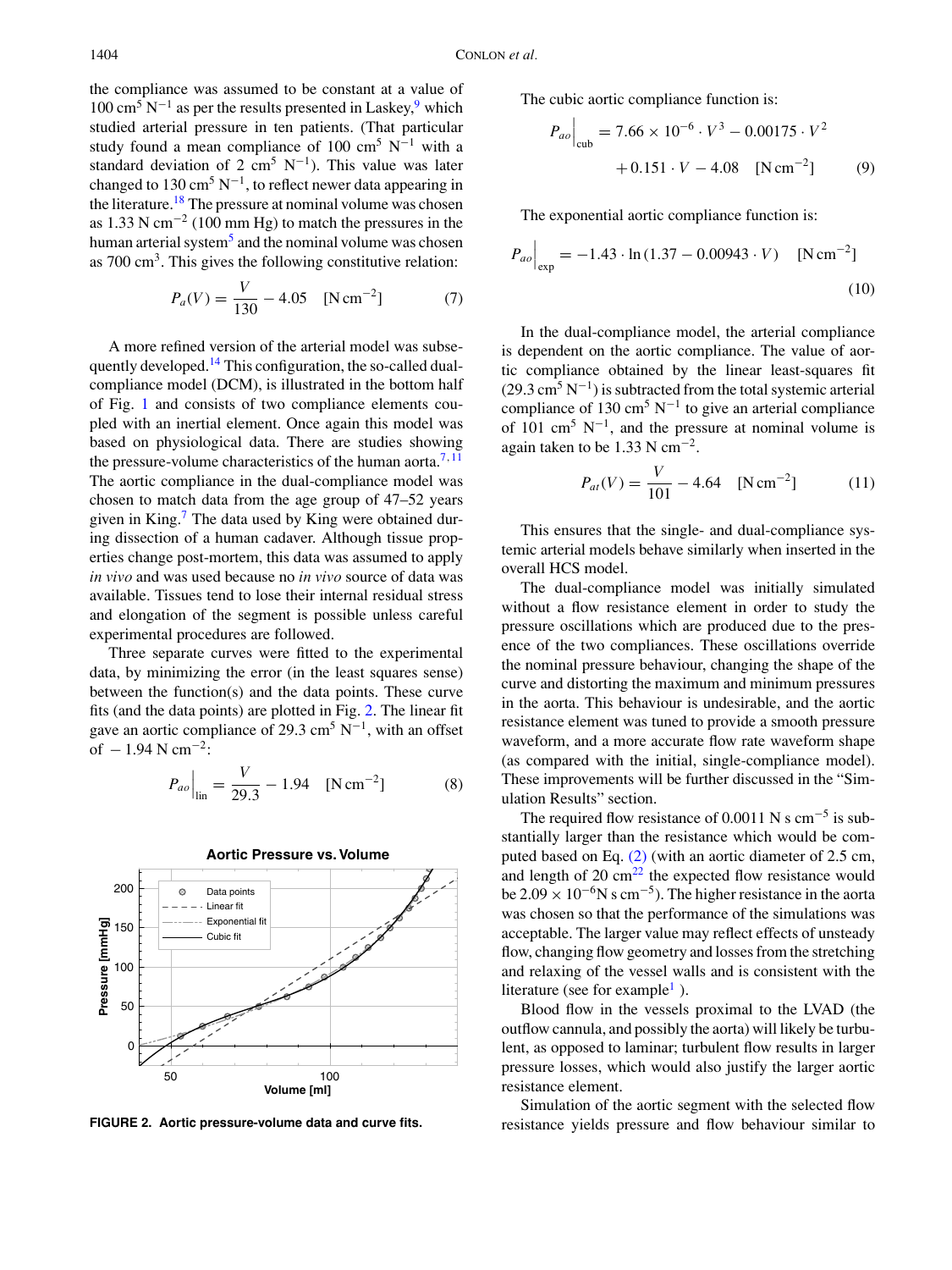that found in the human circulatory system. Once again, these details will be presented in the "Simulation Results" section.

The dual-compliance model includes an inertance element to dynamically decouple the states for the aortic and arterial segments. The inertance allows the volume in the aorta and the volume in the arterial segment (which excludes the aorta in the dual-compliance model) to vary independently. The value of inertance was calculated using Eq. [\(3\)](#page-1-0) based on the typical length and cross-sectional area estimates for the aorta. As above, the diameter was taken as 2.5 cm and the length as 20 cm (generally accepted values for the average diameter and length of the larger arterial vessels). Values of aortic inertance can vary from individual to individual. The aortic inertance that can be estimated based on Eq. [\(3\)](#page-1-0) (using a blood density of 1.07 g cm<sup>-3</sup>) is  $4.36 \times 10^{-5}$ N s<sup>2</sup> cm<sup>-5</sup> which generally agrees with the values published in the literature[.](#page-13-4) $\frac{5}{5}$  This value is used in the simulations.

#### *Peripheral Circulation*

The peripheral circulation model consists of an inertance element and a flow resistance element, representing all of the micro circulation in the body. The capillaries and the venules (which would be counted as part of the peripheral circulatory system) have an extremely small cross-sectional area, but a very large total cross-sectional area, meaning that they have a large flow inertia and significant flow resistance, but very small stiffness.

The peripheral flow inertance and resistance parameters are not directly available in the literature, because these individual lumps model a complex, continuous system of vessels. The selected parameters were based on data from Tortora[,](#page-13-4)<sup>22</sup> Fu[n](#page-13-14)g,<sup>5</sup> Guyton<sup>6</sup> and Tsach *et al*,<sup>23</sup> giving a peripheral flow inertance of 0.0275 N s<sup>2</sup> cm<sup>-5</sup> and a peripheral flow resistance of 0.013 N s cm<sup>-5</sup>.

#### *Venous Segment*

As with the aorta and arteries, the larger veins in the body such as the various venae cavae can be modelled as thin-walled, flexible tubes. As such their pressure-volume constitutive relations are again nonlinear, but these nonlinear effects can be ignored for a first approximation. To obtain results that are more accurate, especially at offnominal conditions, these nonlinearities must be taken into account.

The most important nonlinear venous behaviour, from a modelling perspective, is the tendency towards collapse at low internal pressures. The collapse of the larger veins (as with any thin-walled tube) dramatically increases resistance to blood flow. The venous system normally operates at low internal pressures (2–5 mm Hg) and it is important to allow for the possibility of venous collapse, especially when modelling an implanted total artificial heart which is

able to apply suction to the venous system. In addition, the absence of the pulmonary loop in our model necessitates a direct connection between the LVAD model and the venous system.

The venous system is responsible for the return of blood to the heart. It consists of a series of blood vessels with increasingly larger diameters, namely the venules, the veins and the superior- and inferior-venae cavae. The venules are similar to the capillaries in that they are microscopic vessels, but unlike the capillaries, which branch off from the arteries, the venules join to return deoxygenated blood from the cells to the veins. Recall that the venules, like the capillaries, are included in the "peripheral circulation" lumped model. The veins are larger in diameter than the venules, but their mean cross-sectional area is still quite small, and collapse of the veins is not a problem. In addition, the layers of elastic fibers, smooth muscle, and outer fibrous tissue mean that the veins are not thin-walled tubes (in the engineering sense). The total cross-sectional area for the veins is quite large  $(80 \text{ cm}^2)^5$  $(80 \text{ cm}^2)^5$  $(80 \text{ cm}^2)^5$  and nonlinearities in the pressure-volume relationship are negligible.

The venae cavae, on the other hand, are larger in diameter and qualify as thin-walled tubes. The average crosssectional area is  $7 \text{ cm}^{2.5}$  and nonlinear behaviour at both high and low internal pressures should be taken into consideration.

For a first approximation, the entire venous system can be modelled using a single compliance element whose constitutive relation is the volume response of the venous system to changes in internal pressure, as illustrated in the top half of Fig. [3.](#page-6-0) The compliance of the element was assumed to be constant at 3750 cm<sup>2</sup> N<sup>-1</sup> and the pressure at nominal volume (i.e.,  $2500 \text{ cm}^3$ ) was chosen as 20 mm Hg. This pressure is slightly higher than would be found in the liter-ature[,](#page-13-4)  $5,22$  but is necessary because in this HCS model, the venous pressure is solely responsible for filling the LVAD. The LVAD requires a pressure of 5 to 15 mm Hg (normally provided by the natural heart) in order to fill, while the typical venous pressure is only 5 mm Hg. Decreasing the peripheral flow resistance in the systemic model results in a lower pressure drop across the segment, a higher average venous pressure, and sufficient filling pressure for the LVAD. Other pressures and flow rates are not affected.

The venous system model was further refined. The resultant dual-compliance model, illustrated in the bottom half of Fig. [3,](#page-6-0) is based on the realization (mentioned above) that due to the small individual diameters and large total cross-sectional area, nonlinear effects will be negligible in many of the smaller vessels in the venous system. (Specifically, the "intermediate" veins with less elastic fiber in their medial and external layers). Only the larger venae cavae, which contain a relatively small percentage of the total venous blood volume, will exhibit noticeable nonlinearities.

The venous blood volume was divided between the two compliance elements, with the first, linear, compliance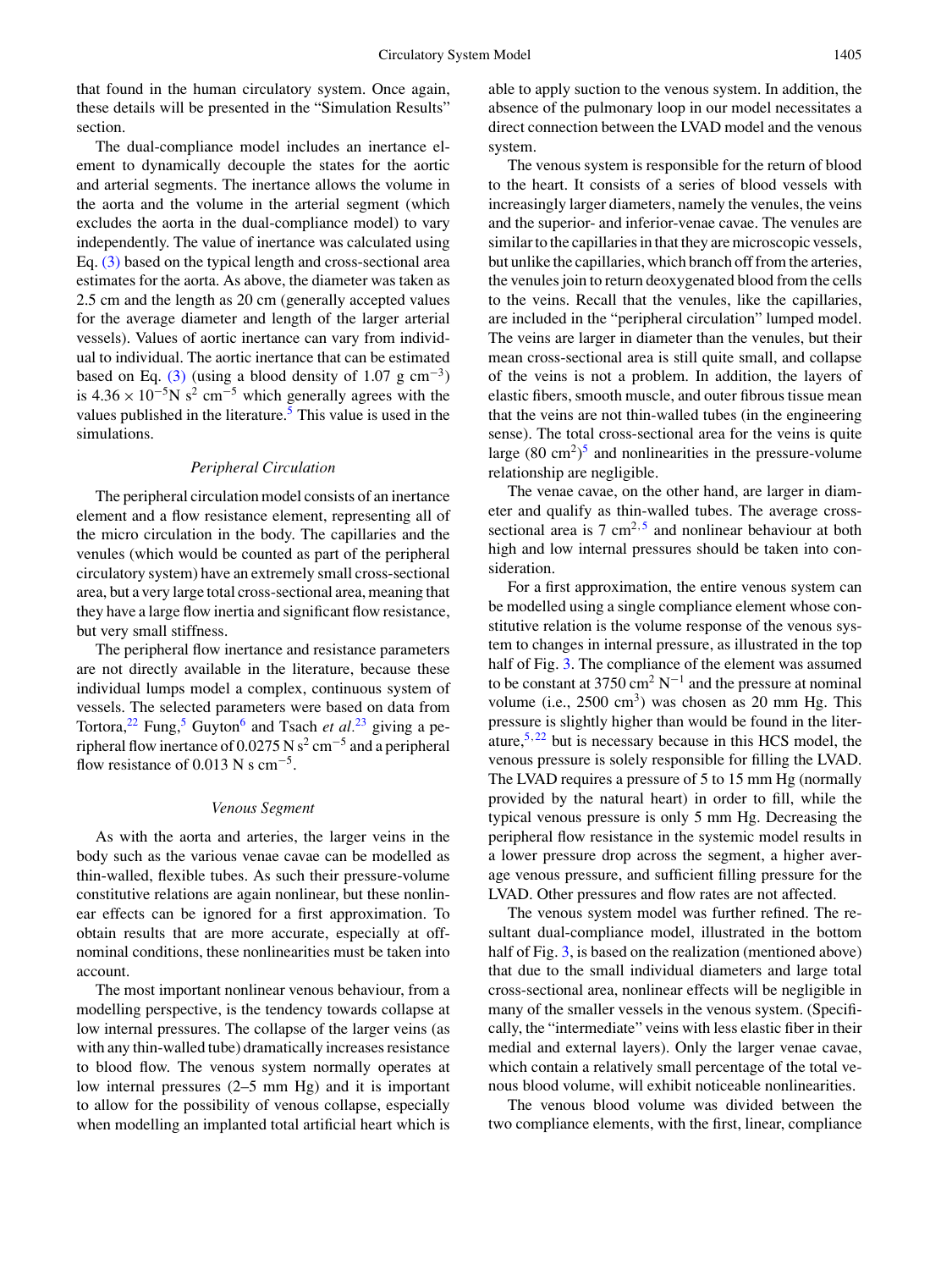<span id="page-6-0"></span>

**FIGURE 3. Two venous system models.**

containing (nominally)  $2000 \text{ cm}^3$  of the system's blood volume, and the second collapsing, nonlinear, compliance containing  $600 \text{ cm}^3$  of the system's blood volume. These volumes were determined based on the overall blood volume in our model and the approximate distribution of blood between the veins and venae cavae shown in Table [1.](#page-2-0)

Splitting the venous system into two separate compliance elements has an added advantage: by inserting a nonlinear resistance element in between the two venous compliance elements, we can model the collapse of the larger veins at low internal pressures, and the corresponding increase in flow resistance. The constitutive relations for all three of these elements are inter-related. The linear compliance element is similar to that found in the single-compliance venous model. The pressure at nominal volume was chosen as  $0.27$  N cm<sup>-2</sup> (20 mm Hg). The venous compliance was set to 2500 cm<sup>5</sup> N<sup>-1</sup>, which results in the following constitutive relation:

$$
P_{vn}(V) = \frac{V}{2500} - 0.53 \quad \text{[N cm}^{-2}\text{]} \tag{12}
$$

<span id="page-6-1"></span>A piecewise linear curve (with three segments) was used to model the nonlinear vena cava compliance. Below a critical volume of  $500 \text{ cm}^3$  the vessel is deemed to have collapsed. The pressure at this critical volume was set to  $0$  N cm<sup>-2</sup> (0 mm Hg). In the nominal range of volumes from 500  $\text{cm}^3$  to 600  $\text{cm}^3$  the vena cava compliance was set to 500 cm<sup>5</sup> N<sup>-1</sup> while at volumes below 500 cm<sup>3</sup> and above 600 cm<sup>3</sup> the compliance was 0.1 cm<sup>5</sup> N<sup>-1</sup>. The pressure at the nominal vena cava volume of 600 cm<sup>3</sup> is 0.2 N cm<sup>-2</sup> (15 mm Hg) which is (again) slightly higher than that commonly found in the literature.

The resistance function was chosen to allow a flow rate of  $10 \text{ cm}^3 \text{ s}^{-1}$  when the vessel was collapsed, and 650 cm<sup>3</sup> s<sup>-1</sup>

when it was fully open (given a nominal pressure drop of 0.067 N cm<sup>−</sup>2). The offset, or transition pressure difference, was chosen as  $0.4 \text{ N cm}^{-2}$  based on the two compliance functions.

The flow resistance is a function of the pressure difference between the linear venous segment and the nonlinear vena cava segment. This has the effect of increasing venous flow resistance when the vena cava internal volume drops below the critical level of  $500 \text{ cm}^3$  described above.

The ability of the veins to collapse is not as important in LVAD simulation, because the LVAD is isolated from the venous system by both the pulmonary loop and the natural heart. The feature becomes more important with TAH simulation, because those devices and the venous system are connected directly. Of course an LVAD's "venous isolation" assumes the smaller, peripheral vessels provide sufficient dynamic decoupling between the arterial and venous systems. This is likely the case; as noted earlier, the peripheral vessels have extremely small individual diameters, but a very large total cross-sectional area. However, this has not been studied, and there may be something an LVAD can do to cause a specific change in the arterial system, and induce venous collapse.

#### *Overall Model*

A hydraulic schematic of the overall circulatory system model is illustrated in Fig. [4.](#page-7-0) The major components are highlighted with grey boxes, and labelled accordingly. The arterial and venous models included in the circuit are the dual compliance models, with the corresponding single compliance models placed beside their respective dualcompliance model. Either arterial "lump" from Fig. [1](#page-3-0) can be inserted as the Arterial System and either venous model illustrated in Fig. [3](#page-6-0) can be inserted as the Venous System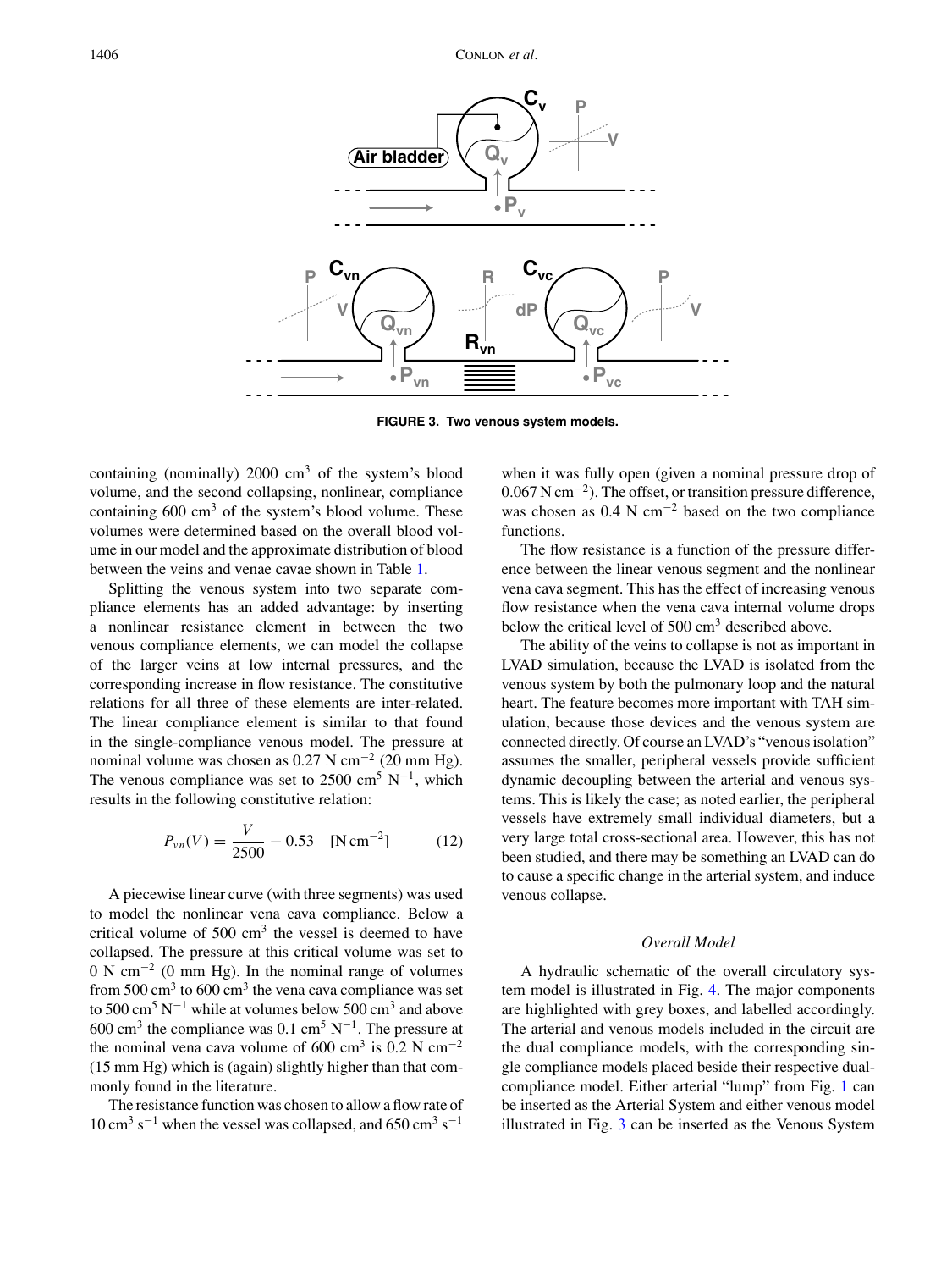<span id="page-7-0"></span>

**FIGURE 4. The overall circulatory system model.**

(see Fig. [4\)](#page-7-0). Various pressures of interest and model parameters are also annotated in Fig. [4.](#page-7-0)

# **SIMULATION RESULTS**

One of the major advantages of a lumped parameter model is that segments can be added or removed with relative ease, and with this in mind it is instructive to examine two distinct model configurations. The "linear configuration" uses the basic linear arterial and venous segments, while the "nonlinear configuration" includes both the nonlinear arterial segment and the nonlinear venous segments. A comparison of these two configurations illustrates the differences in pressure and flow waveforms, and the improved dynamic characteristics that the nonlinear segments provide. As well, the simpler linear configuration resembles many of the mock circulatory systems in common use such as the Donovan MCS[.](#page-12-2) $3$  To aid comparison of the two configurations, the pump was run in fixed rate mode, with a beat rate of 60 bpm and an ejection duty cycle of 0.3.

The governing equations (included in the Appendices) and supporting constitutive relations Eqs.  $(5)$ – $(12)$  can be integrated numerically using software such as Mathematica or MATLAB. Care must be taken to choose appropriate integrating routines (for example, in MATLAB we use ODE23s, a modified Rosenbrock method for solving stiff differential equations)[.](#page-13-16)<sup>17</sup> The simulated pressure traces for the vessel proximal to the pump (i.e., the arterial compliance in the linear configuration and the aortic compliance in the nonlinear configuration) over a three-second interval are shown in Fig. [5.](#page-7-1)

Both pressure curves are similar to what one might see in the human circulatory system, but the dual-compliance arterial model produces features not seen in the single

<span id="page-7-1"></span>

**FIGURE 5. A comparison of arterial pressure versus time, as predicted by the arterial SCM and DCM.**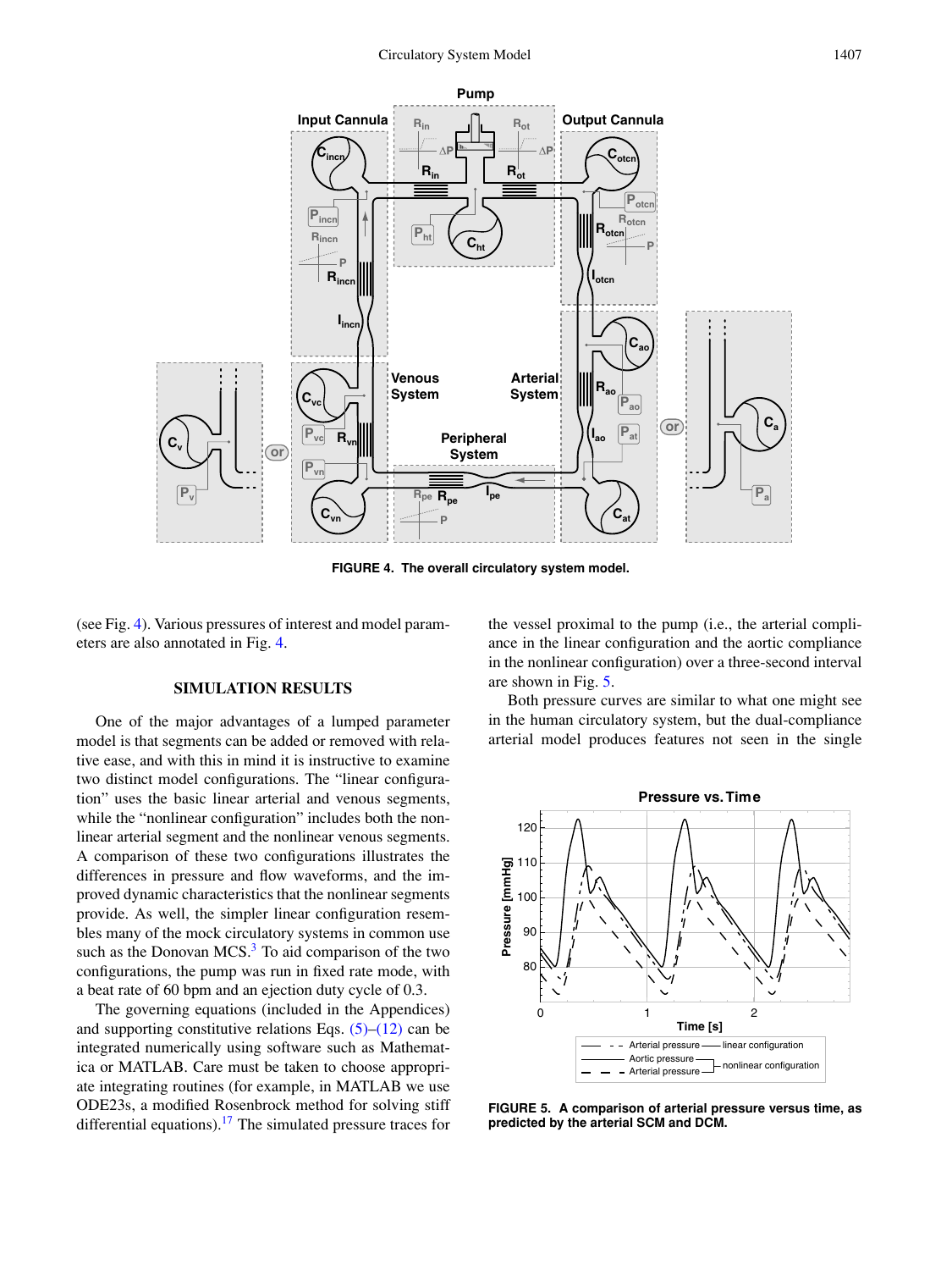<span id="page-8-0"></span>

**FIGURE 6. Plot of aortic pressure and flow waveforms.**

compliance model. Most noteworthy is the appearance of the dicrotic notch. Both pressure traces can display a highfrequency oscillatory component, however the cannula flow resistance element quickly damps the high-frequency pressure oscillations so that there is little evidence of them in the figure.

<span id="page-8-1"></span>

**FIGURE 7. A comparison of peripheral flow rate versus time, as predicted by the origina[l](#page-13-6)<sup>21</sup> and newe[r](#page-12-0)2 circulatory system models.**

<span id="page-8-2"></span>

**FIGURE 8. A comparison of venous pressure(s) versus time, as predicted by the venous SCM and DCM.**

The nonlinear arterial model shows "improved" pressure-volume-flow behaviour (in terms of representing physiological conditions) when compared with the behaviour of the linear model. The pressure wave characteris-tics can be used to diagnose cardiovascular dysfunction[,](#page-13-17)  $13$ which suggests these features are important indicators in the human circulatory system. This result is a structural change in the model that is readily investigated in simulation. It would have been an unlikely result of work on most existing MCS[s](#page-12-2) that use a single arterial element (such as  $3,15,20,26$ [\)](#page-13-18) since their design is based on matching the impedance of the HCS  $3,4,8,15$  rather than direct consideration of system's internal dynamics.

Figure [6](#page-8-0) presents the aortic pressure and flow waveforms over a three-second interval. Note that even though we do not use measured flow data (from *in vivo* experiments) to drive the model, *both* the aortic pressure and flow waveforms agree well with results appearing in the literature[.](#page-13-0)<sup>12,19</sup> In order to demonstrate the robustness of the arterial model, the pumping force input was changed over a range of values. The resultant aortic pressure waveforms are shown in Fig. [7.](#page-8-1)

<span id="page-8-3"></span>

**FIGURE 9. Venous volumes under varying inflow and outflow.**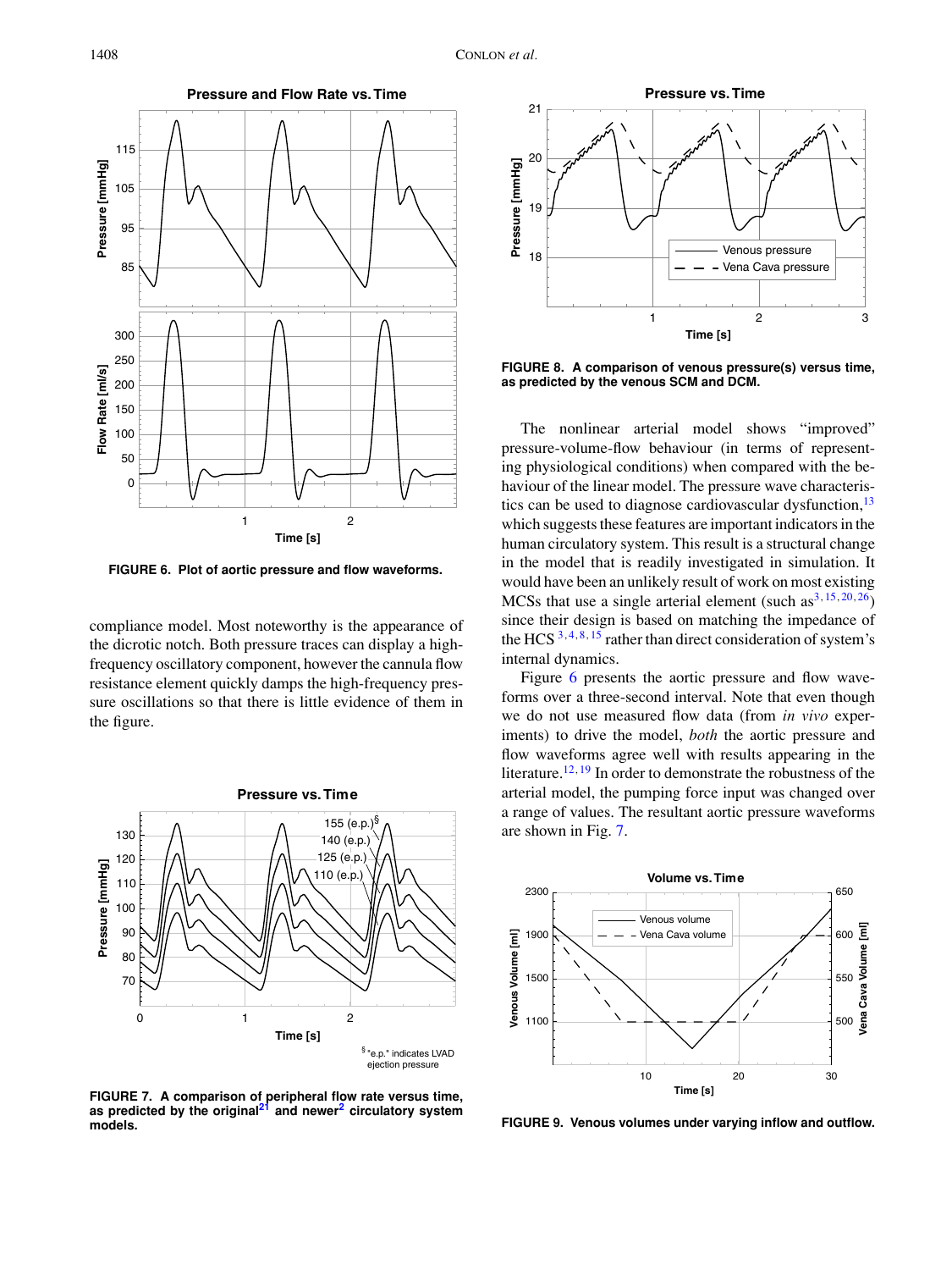An increase in pumping force produces a corresponding increase in mean arterial pressure, as would be expected; the general shape of the pressure waveform remains consistent.

Venous pressures for the nonlinear configuration are shown in Fig. [8.](#page-8-2) As noted earlier, the systemic venous pressure is adjusted to a higher value than that found in the body, as the venous pressure is solely responsible for filling the pump.

In order to see the low-pressure collapse of the venous model, we need to apply suction to the segment; it is easier to do this by separating the three venous components from the rest of the mock circulatory system. By controlling the flow in-to and out-of the segments, we can easily induce venous collapse and the corresponding increase in flow resistance. This scenario is shown in Fig. [9.](#page-8-3)

In this simulation, the inflow and outflow into the dualcompliance venous model (whose hydraulic schematic was illustrated in the bottom half of Fig. [3\)](#page-6-0) are varied independently. Between  $t = 0$  s and  $t = 15$  s, the outflow was set higher than the inflow, resulting in a net outflow from the venous system. Initially both the venous and vena cava compliance volumes drop, but the vena cava compliance element quickly reaches its "critical" volume of  $500 \text{ cm}^3$ , and collapses. This collapse is accompanied by a corresponding increase in venous flow resistance.

From time  $t = 15$  s to  $t = 30$  s, the inflow and outflow conditions are reversed, resulting in a net inflow into the venous system. The blood volume in both vessels increases, but the vena cava reaches its nominal volume of  $600 \text{ cm}^3$ , and stiffens. The blood continues to accumulate in the linear veins.

# **CONCLUSIONS**

Two model configurations are presented for the investigation of the dynamics of the circulatory system and its interaction with ventricular assist devices or total artificial hearts. Both model configurations produce pressure and flow behaviours which are physiologically sound, however the addition of the two nonlinear (arterial and venous) segments makes the nonlinear model much more representative of the human circulatory system. The much-improved arterial behaviour is particularly noteworthy because this result is due to the relative ease with which structural modifications can be made and investigated when using a computer model rather than a physical model such as a mock circulatory system.

There are many mathematical models of the human circulatory system available in the literature, and these vary both in terms of complexity and scope, based on their intended use. Direct comparisons between models are therefore difficult (and are not attempted in this paper, although references to several other models are included). Differences between the various models are owing to their unique design goals. The goal of this model (as outlined above) is to aid LVAD development and mock circulatory loop design by providing a lumped parameter simulation of the systemic side of the human circulatory system, with each component based on physiological data available in the literature.

All of the parameters for the circulatory system model are based, either directly or indirectly, on published data. Although the present model does not allow study of microbehaviour in the human circulatory system, the advantages of a lumped parameter configuration (such as the ability to add and remove segments at will, or the ease of simulation) allow for some very interesting studies of the macro-scale circulatory behaviour.

# **APPENDIX A. STATE EQUATIONS FOR THE MODEL**

The following differential equations describe the behaviour of the model with the linear arterial and linear venous segments inserted:

$$
\dot{s}_{\rm ht}(t) = \frac{p_{ht}(t)}{I_{ht}} \tag{A.1}
$$

$$
\dot{p}_{ht}(t) = F(t) - \frac{p_{ht}(t) \cdot R_{ht}}{I_{ht}} - A_{ht} \cdot P_{ht}(V_{ht}(t))
$$
\n(A.2)

$$
\dot{V}_{ht}(t) = \frac{p_{ht}(t) \cdot A_{ht}}{I_{ht}}
$$
  
+  $R_{inv}(P_{incn}(V_{incn}(t)) - P_{ht}(V_{ht}(t)))$   
-  $R_{otv}(P_{ht}(V_{ht}(t)) - P_{otcn}(V_{otcn}(t)))$  (A.3)

$$
\dot{V}_{\text{otcn}}(t) = R_{\text{otv}}(P_{ht}(V_{ht}(t)) - P_{\text{otcn}}(V_{\text{otcn}}(t))) - \frac{p_{\text{otcn}}(t)}{I_{\text{otcn}}}
$$
\n(A.4)

$$
\dot{p}_{\text{otcn}}(t) = P_{\text{otcn}}(V_{\text{otcn}}(t)) - \frac{p_{\text{otcn}}(t) \cdot R_{\text{otcn}}}{I_{\text{otcn}}} - P_a(V_a(t)) \tag{A.5}
$$

$$
\dot{V}_a(t) = \frac{p_{\text{oten}}(t)}{I_{\text{oten}}} - \frac{p_{\text{pe}}(t)}{I_{\text{pe}}}
$$
\n(A.6)

$$
\dot{p}_{\rm pe}(t) = P_a(V_a(t)) - \frac{R_{\rm pe} \cdot p_{\rm pe}(t)}{I_{\rm pe}} \tag{A.7}
$$

$$
\dot{V}_v(t) = \frac{p_{\rm pe}(t)}{I_{\rm pe}} - \frac{p_{\rm incn}(t)}{I_{\rm incn}}
$$
\n(A.8)

$$
\dot{p}_{\text{incn}}(t) = P_v(V_v(t)) - \frac{p_{\text{incn}}(t) \cdot R_{\text{incn}}}{I_{\text{incn}}} - P_{\text{incn}}(V_{\text{incn}}(t))
$$
\n(A.9)

$$
\dot{V}_{\text{incn}}(t) = \frac{p_{\text{incn}}(t)}{I_{\text{incn}}} - R_{\text{inv}}(P_{\text{incn}}(V_{\text{incn}}(t)) - P_{ht}(V_{ht}(t)))
$$
\n(A.10)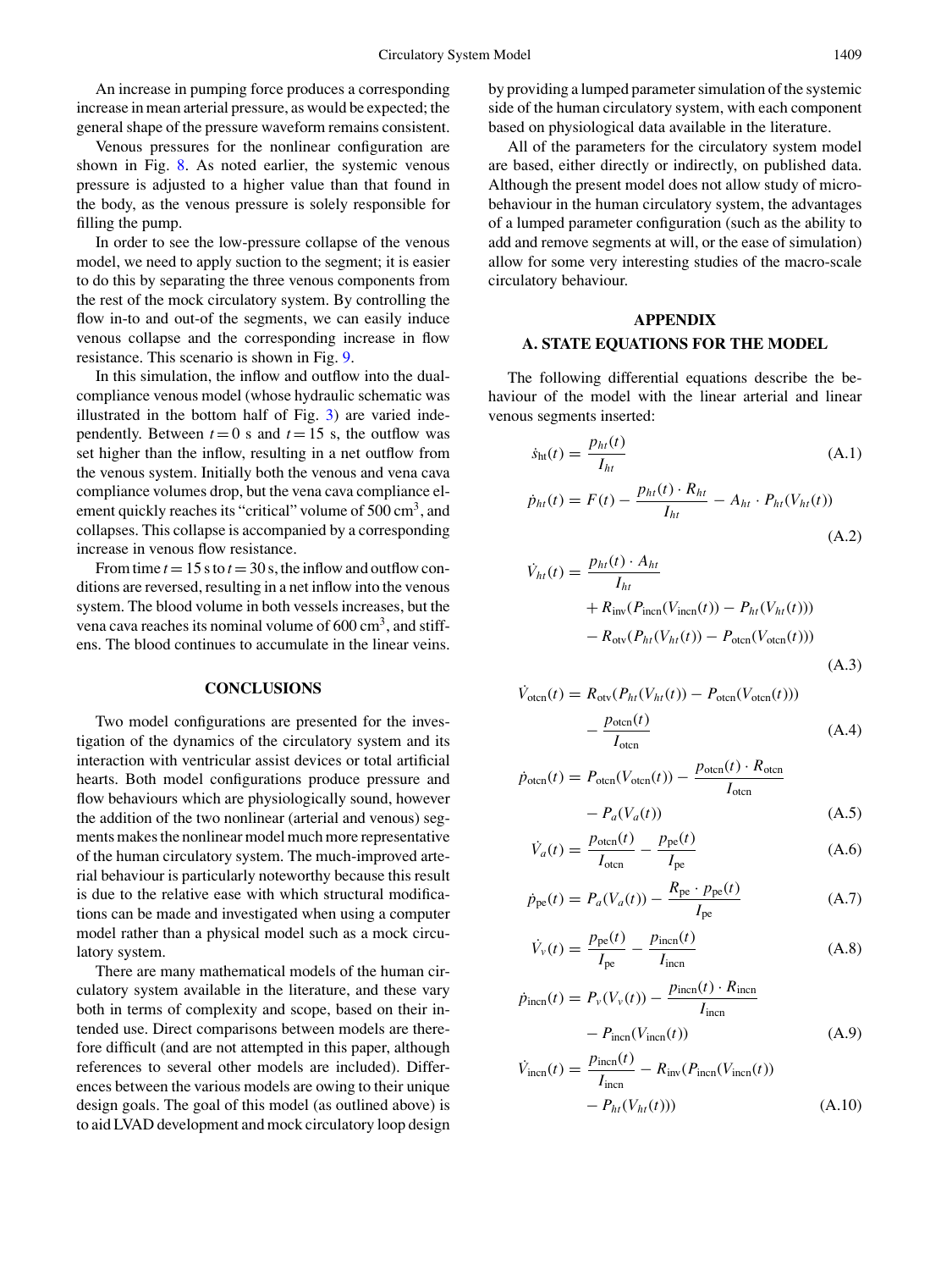# **B. STATE EQUATIONS FOR THE MODEL**

The following differential equations describe the behaviour of the model with the nonlinear arterial and nonlinear venous segments inserted:

$$
\dot{s}_{ht}(t) = \frac{p_{ht}(t)}{I_{ht}} \tag{B.1}
$$

$$
\dot{p}_{ht}(t) = F(t) - \frac{p_{ht}(t) \cdot R_{ht}}{I_{ht}} - A_{ht} \cdot P_{ht}(V_{ht}(t))
$$
 (B.2)

$$
\dot{V}_{ht}(t) = \frac{p_{ht}(t) \cdot A_{ht}}{I_{ht}} + R_{inv}(P_{incn}(V_{incn}(t)) - P_{ht}(V_{ht}(t))) - R_{ov}(P_{ht}(V_{ht}(t)) - P_{otcn}(V_{otcn}(t)))
$$
\n(B.3)

$$
\dot{V}_{\text{otcn}}(t) = R_{\text{otv}}(P_{ht}(V_{ht}(t)) - P_{\text{otcn}}(V_{\text{otcn}}(t)))
$$
\n(B.4)

$$
\dot{p}_{\text{otcn}}(t) = P_{\text{otcn}}(V_{\text{otcn}}(t)) - \frac{p_{\text{otcn}}(t) \cdot R_{\text{otcn}}}{I_{\text{otcn}}} - P_a(V_{ao}(t))
$$

$$
\dot{V}_{ao}(t) = \frac{p_{\text{oten}}(t)}{I_{\text{oten}}} - \frac{p_{ao}(t)}{I_{ao}}
$$
\n(B.6)

$$
\dot{p}_{ao}(t) = P_{ao}(V_{ao}(t)) - \frac{p_{ao} \cdot R_{ao}}{I_{ao}} - P_{at}(V_{at}(t))
$$
 (B.7)

$$
\dot{V}_{at}(t) = \frac{p_{ao}(t)}{I_{ao}} - \frac{p_{pe}(t)}{I_{pe}}
$$
(B.8)

$$
\dot{p}_{\rm pe}(t) = P_{at}(V_{at}(t)) - \frac{R_{\rm pe} \cdot p_{\rm pe}(t)}{I_{\rm pe}} - P_{vn}(V_{vn}) \tag{B.9}
$$

$$
\dot{V}_{\nu n}(t) = \frac{p_{\rm pe}(t)}{I_{\rm pe}} - R_{\nu n}(P_{\nu n}(V_{\nu n}(t)) - P_{\nu c}(V_{\nu c}))
$$
 (B.10)

$$
\dot{V}_{vc}(t) = R_{vn}(P_{vn}(V_{vn}(t)) - P_{vc}(V_{vc})) - \frac{p_{\text{incn}}(t)}{I_{\text{incn}}}
$$
\n(B.11)

$$
\dot{p}_{\text{incn}}(t) = P_{vc}(V_{vc}(t)) - \frac{p_{\text{incn}}(t) \cdot R_{\text{incn}}}{I_{\text{incn}}} - P_{\text{incn}}(V_{\text{incn}}(t))
$$
\n(B.12)

$$
\dot{V}_{\text{incn}}(t) = \frac{p_{\text{incn}}(t)}{I_{\text{incn}}} - R_{\text{inv}}(P_{\text{incn}}(V_{\text{incn}}(t)) - P_{ht}(V_{ht}(t)))
$$
\n(B.13)

# **C. MATLAB M-FILE TO SIMULATE THE MODEL**

(B.5)

```
function [t,y]=circ_sim() % CIRC_SIM - MATLAB simulation of the HCS model
global IN_SYSTOLE PREV_T
IN_SYSTOLE=0;
PREV_T=0;
y0=[0;0;46.3;47.1239;0;98.1748;0;601.825;2.6125;2000;600.0015;0;31.4159;];
[t,y]=ode23s(@f,[0 20],y0); %,odeset('OutputFcn',@odeplot));
function o1 = R(i1) % R - Valve resistance function
if i1<0
  o1=i1/8e2;
else
  o1=i1/8e-4;
end
function o1 = Rvn(i1) % RVN - Vena cava resistance function
if i1>0.4
 o1=i1/(0.067/10);
else
 o1=i1/(0.067/650);
end
function o1 = Pht(i1) % PHT - VAD pressure function
o1=i1/135-0.20753;
function o1 = Potcn(i1) % POTCN - Outlet cannula pressure function
o1=i1/0.79-58.1852;
```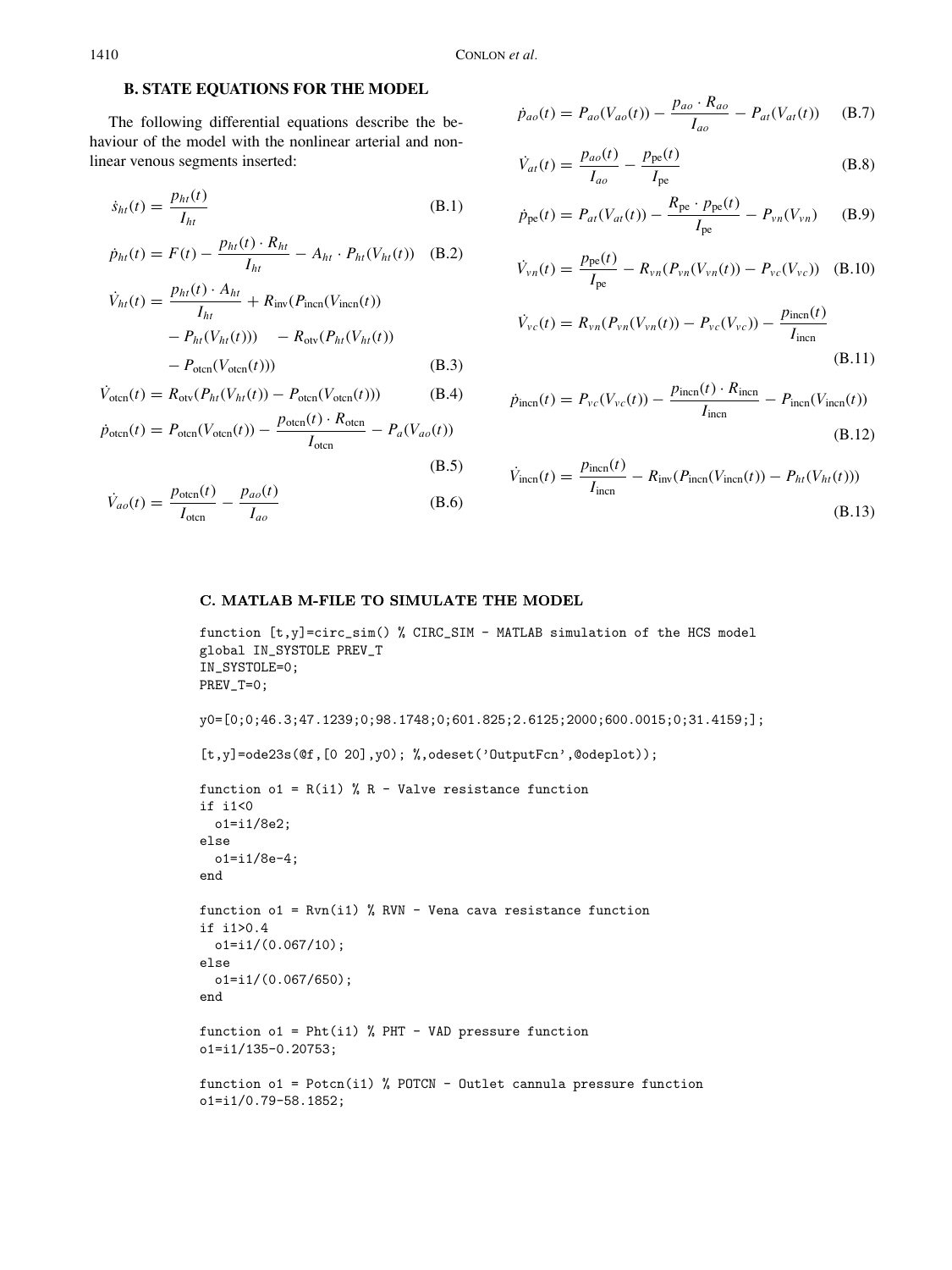```
function o1 = Pvc(i1) % PVC - Vena cava pressure function
if i1<=600
  if i1>=500
    o1=(i1-500)/500;
  else
    o1=(i1-500)*10;
  end
else
  o1=(i1-600)*10-1/5;
end
function o1 = Pincn(i1) % PINCN - Inlet cannula pressure function
o1=i1/1.19-26.2001;
function o1 = Force(i1) % FORCE - Fixed-rate pumping force
if mod(i1,1)<0.35
  o1=37.5;
else
  o1=2.5;
end
% function o1 = Force(i1, i2)% % FORCE - FFFE pumping force
\% %
% global IN_SYSTOLE PREV_T
%
% if(IN_SYSTOLE==0)
% if((i2>=100)&(PREV_T<i1))
% IN_SYSTOLE=1;
% PREV_T=i1;
% o1=50;
% %disp('Switched from diastole to systole');
% else
% o1=0;
% end
% else
% if((i2<=20)&(PREV_T<i1))
% IN_SYSTOLE=0;
% PREV_T=i1;<br>% o1=0:
     o1=0;
% %disp('Switched from systole to diastole');
function o1 = Pao(i1,i2) % PAO - Aortic pressure function
% i2 is 1 for cubic, 2 for exponential, anything else for linear
if i2==1
  o1=7.66e-6*i1^3-0.00175*i1^2+0.151*i1-4.08;
elseif i2==2
  o1=-1.43*log(1.37-0.00943*i1);
else
  o1=i1/29.3-1.94226;
end
function o1 = Pat(i1) % PAT - Arterial pressure function
o1=i1/100.7-4.64431;
function o1 = Pvn(i1) % PVN - Venous pressure function
o1=i1/2500-0.533579;
```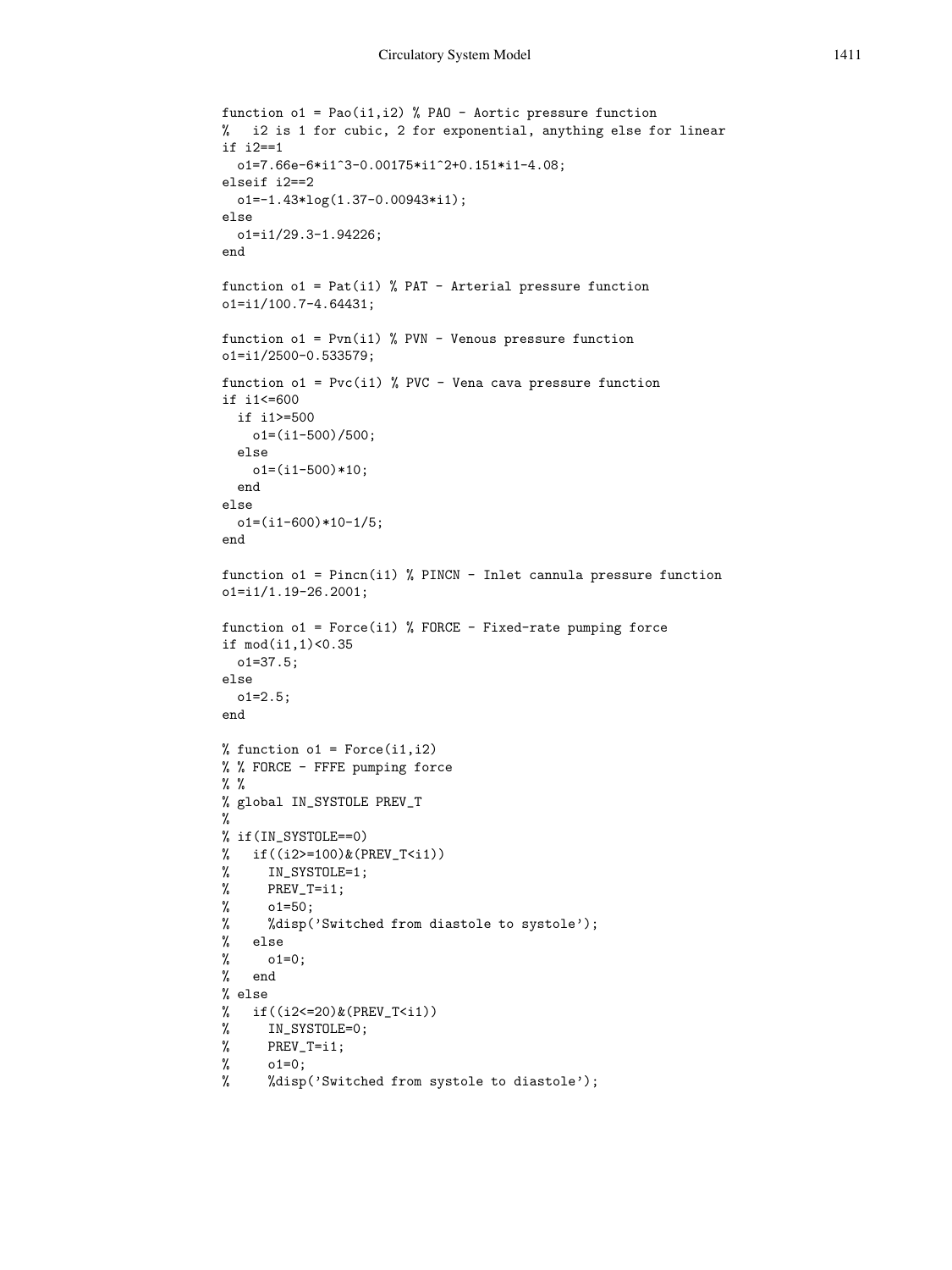```
function dydt = f(t,y)% F - State derivatives
%
% 1 - sPiston; 2 - pPiston; 3 - VHeart; 4 - VOutletCannula
% 5 - pOutletCannula; 6 - VAorta; 7 - pAorta ; 8 - VArteries
% 9 - pPeripheral; 10 - VVeins; 11 - VVenaCava; 12 - pInletCannula
% 13 - VInletCannula
% Static parameter values (inertias)
Iht=0.025;
Iotcn=5.1e-5;
Iao=3.4e-5;
Ipe=0.0275;
Iincn=3.4e-5;
% Static parameter values (resistances)
Rht=0.25;
Rotcn=0.0011;
Rao=0.0011;
Rpe=0.013;
Rincn=1.3e-5;
% Static parameter values (piston c-sec area)
Aht=19.27;
dydt=zeros(13,1);
dydt(1)=y(2)/Iht;dydt(2)=Force(t)-y(2)*Rht/Int-Aht*Pht(y(3));dydt(3)=y(2)/Iht*Aht+R(Pincn(y(13))-Pht(y(3)))-R(Pht(y(3))-...Potcn(y(4)));
dydt(4)=R(Pht(y(3)) - Potcn(y(4))) - y(5)/Iotcn;dydt(5) = Potcn(y(4)) - y(5) * Rotcn/Iotcn-Pao(y(6),3);dydt(6)=y(5)/Iotcn-y(7)/Iao;
dydt(7)=Pao(y(6),3)-y(7)*Rao/Iao-Pat(y(8));
dydt(8)=y(7)/Iao-y(9)/Ipe;dydt(9) = Pat(y(8)) - y(9) * Rpe/Ipe-Pvn(y(10));dydt(10)=y(9)/Ipe-Rvn(Pvn(y(10))-Pvc(y(11)));
dydt(11)=Rvn(Pvn(y(10))-Pvc(y(11)))-y(12)/Iincn;
dydt(12)=Pvc(y(11))-y(12)*Rincn/lincn-Pincn(y(13));% else
% \qquad 01 = 50:
% end
% end
```
# $dydt(13)=y(12)/Iincn-R(Pincn(y(13))-Pht(y(3)))$ ;

# **ACKNOWLEDGMENTS**

The authors wish to acknowledge the financial support of the Natural Sciences and Engineering Research Council of Canada as well as support from the Medical Devices Centre located at the University of Ottawa Heart Institute. We also acknowledge the contributions of Sean Tan and Vinay Menon who contributed to the development of this model during their graduate studies.

#### <span id="page-12-1"></span>**REFERENCES**

- <sup>1</sup>Babbs, C. F. Theoretical advantages of abdominal counterpulsation in cpr as demonstrated in a simple electrical model of the circulation. *Ann. Emerg. Med. Part I* 13:660–671, 1984.
- $2$ Conlon, M. J. Design and evaluation of a neural network-based controller for an artificial heart. Master's thesis, Carleton University, 2000.
- <span id="page-12-2"></span><span id="page-12-0"></span>3Donovan, F. H. Design of a hydraulic analog of the human circulatory system for evaluating artificial hearts. *Biomat. Med. Dev. Artif. Org.* 3(4):439–49, 1975.